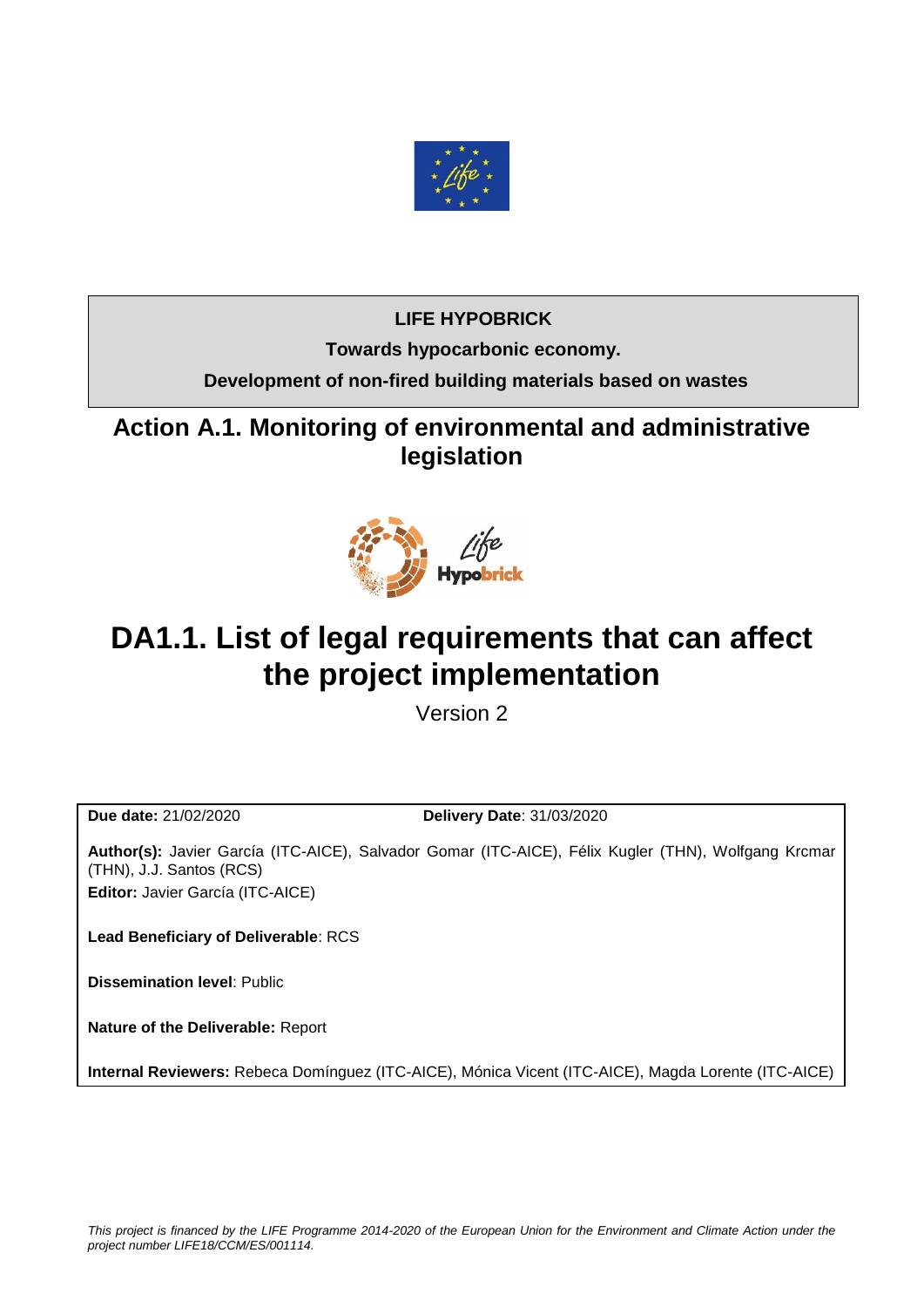| <b>VERSIONING (ONLY MAJOR VERSIONS)</b> |             |                           |                                       |  |  |
|-----------------------------------------|-------------|---------------------------|---------------------------------------|--|--|
| <b>VERSION</b>                          | <b>DATE</b> | <b>NAME, ORGANISATION</b> | <b>DESCRIPTION OF THE NEW VERSION</b> |  |  |
| v1                                      | 21/02/2020  | I ITC-AICE                | First draft                           |  |  |
| v2                                      | 10/03/2020  | ITC-AICE, RCS, THN        | Final version                         |  |  |

## <span id="page-1-0"></span>**LIFE HYPOBRICK Key Facts**

| <b>Project title</b>         | Towards hypocarbonic economy. Development of non-fired building materials<br>based on wastes. |
|------------------------------|-----------------------------------------------------------------------------------------------|
| Starting date                | 01/10/19                                                                                      |
| Duration in months 36 months |                                                                                               |
|                              | Call (part) identifier LIFE18 CCM/ES/001114                                                   |
| <b>Topic</b>                 | Climate Change                                                                                |
| Consortium                   | Spain and Germany                                                                             |

## <span id="page-1-1"></span>**LIFE HYPOBRICK Consortium Partners**

|                | <b>Partner</b>                                                    | <b>Acronym</b>  | <b>Country</b> |
|----------------|-------------------------------------------------------------------|-----------------|----------------|
|                | ASOCIACIÓN DE INVESTIGACIÓN DE LAS<br><b>INDUSTRIAS CERÁMICAS</b> | <b>ITC-AICE</b> | Spain          |
| 2              | LADRILLOS MORA, S.L.                                              | <b>MORA</b>     | Spain          |
| 3              | RECYCLING, CONSULTING AND SERVICES,<br>S.L.                       | <b>RCS</b>      | Spain          |
| $\overline{4}$ | SCHLAGMAN POROTON GMBH & Co.KG                                    | <b>SCH</b>      | Germany        |
| 5              | TECHNISCHE HOCHSCHULE NUERNBERG<br><b>GEORG SIMON OHM</b>         | <b>THN</b>      | Germany        |

**Disclaimer: LIFE HYPOBRICK** is a project co-funded by the European Commission under Grant Agreement Number LIFE18 CCM/ES/001114.

The information and views set out in this publication are those of the author(s) and do not necessarily reflect the official opinion of the European Communities. Neither the European Union institutions and bodies nor any person acting on their behalf may be held responsible for the use, which may be made of the information contained therein.

© Copyright in this document remains vested with the LIFE HYPOBRICK Partners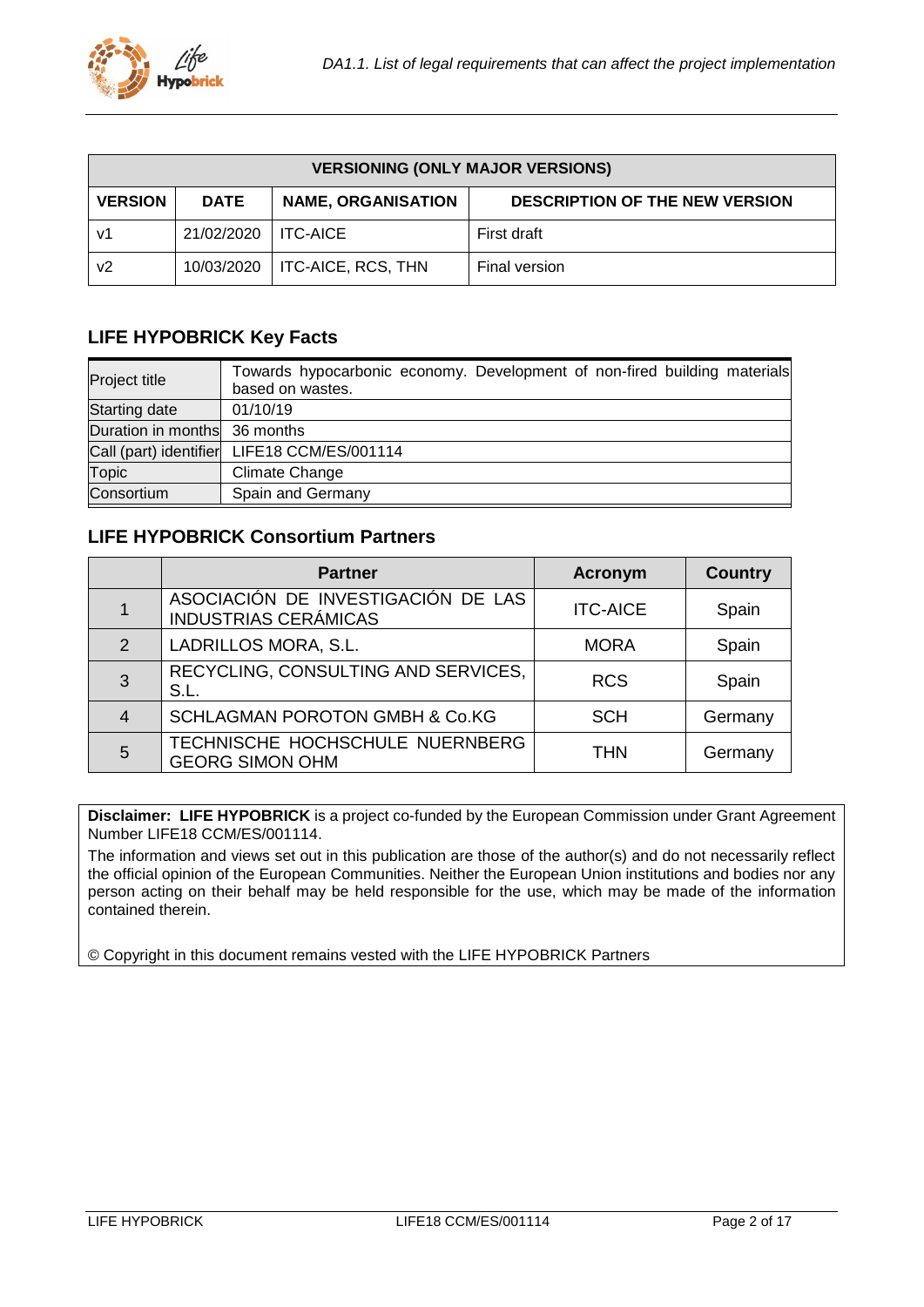

## <span id="page-2-0"></span>**Executive summary**

Deliverable DA1.1 deals with the legal requirements than can impact or limit the project realisation and implementation. These regulations can be divided in 2 groups, technical and environmental regulations, and 3 different levels have been analysed: European, national (Spain and Germany) and regional (Castilla la Mancha and Bavaria regions).

Due to the novelty of the products to be developed in LIFE HYPOBRICK project, no specific technical regulations for alkaline activated products exist nowadays. For this reason, the technical regulations used for clay masonry ceramic bricks will be taken as a reference for evaluating the suitability of the products to be developed during the project.

Technical regulations for bricks are defined at European and national levels. The European standard EN 771- 1:2011 + A1:2015. "Specification for masonry units - Part 1: Clay masonry units" is the basis for all the regulations applicable to building products. This standard defines the type of ceramic bricks, their requirements and testing procedures to be used when the main application are protective and unprotective masonry. In addition, the CE marking regulation specifies the requirements for the marketing of the building products in the European Union.

Regarding the national regulation, the Technical Building Code "Código Técnico de la Edificación, CTE" is the frame that stablish the requirements to be accomplished by the Spanish building products in relation to the basic safety and habitability requirements. In Germany is regulated by the general building inspectorate approval "Allgemeine bauaufsichtliche Zulassung abZ" that is the frame that stablish the requirements to be accomplished by the building products.

Finally, the product certifications in each country are regulated by the N Mark "Marca N" in Spain and the Matching Certificate "Ü-Mark, Übereinstimmungs-Zertifikat" in Germany.

With respect to the environmental regulations, since the new building product to be produced in the HYPOBRICK project will be based on waste, there are some regulations at European, national and regional level that could affect the project implementation. The type of waste to be used and its classifications plays an important role in the way it must be storage, transported and used.

At European level the waste management framework is stablished in the Directive 2008/98/EC of the European Parliament and of the Council of 19 November 2008 on waste. This Directive has been transposed into the national (Spanish and German) law by the publication of the relevant national regulations. At regional level, different procedures, regulations and licences are stablished for the waste management.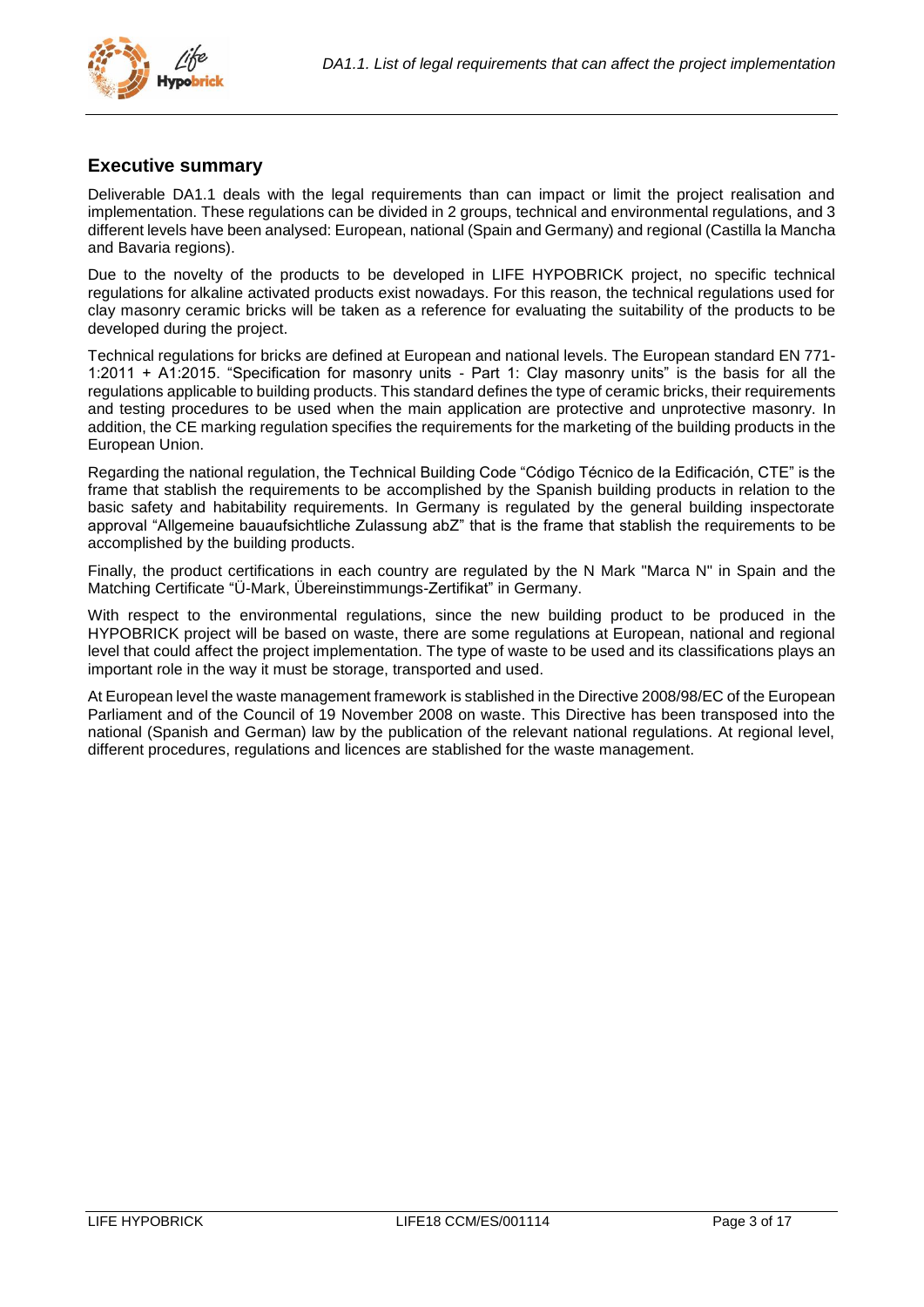

## <span id="page-3-0"></span>**Table of Contents**

| $\mathbf 1$ | Technical regulations for the commercialisation of the products produced in the HYPOBRICK Project 7 |  |
|-------------|-----------------------------------------------------------------------------------------------------|--|
| 1.1         |                                                                                                     |  |
| 1.2         |                                                                                                     |  |
| 1.2.1       |                                                                                                     |  |
| 1.2.2       |                                                                                                     |  |
| 1.2.3       |                                                                                                     |  |
| 1.2.4       |                                                                                                     |  |
| 1.2.5       |                                                                                                     |  |
| 1.2.6       |                                                                                                     |  |
| 1.2.7       |                                                                                                     |  |
| 1.2.8       |                                                                                                     |  |
| 1.2.9       |                                                                                                     |  |
| 1.2.10      |                                                                                                     |  |
| 1.2.11      |                                                                                                     |  |
| 1.2.12      |                                                                                                     |  |
| 1.2.13      |                                                                                                     |  |
| 1.2.14      |                                                                                                     |  |
| 1.3         |                                                                                                     |  |
| 1.4         |                                                                                                     |  |
| 1.4.1       | Spanish regulation. Technical Building Code (Código técnico de la edificación, CTE)  11             |  |
| 1.4.2       | German regulation. General building inspectorate approval (Allgemeine bauaufsichtliche              |  |
|             |                                                                                                     |  |
| 1.5.1       |                                                                                                     |  |
| 1.5.2       |                                                                                                     |  |
| 2           | Environmental regulations for the waste management, manufacturing and commercialisation of the      |  |
| 2.1         |                                                                                                     |  |
| 2.2         |                                                                                                     |  |
| 2.3         |                                                                                                     |  |
| 2.3.1       |                                                                                                     |  |
| 2.3.2       |                                                                                                     |  |
| 2.4         |                                                                                                     |  |
| 2.4.1       |                                                                                                     |  |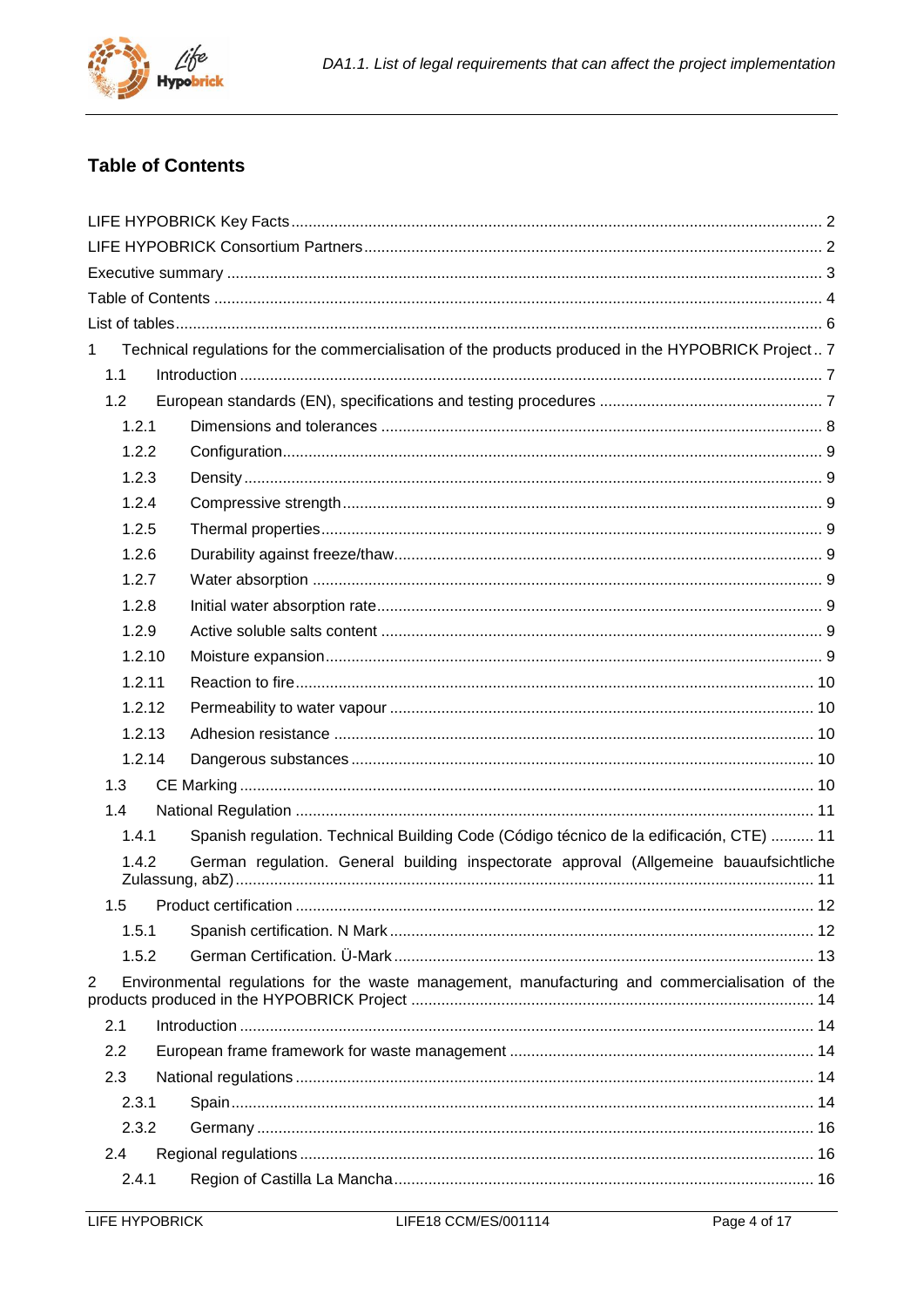| 2.5   |  |
|-------|--|
| 2.5.1 |  |
| 2.5.2 |  |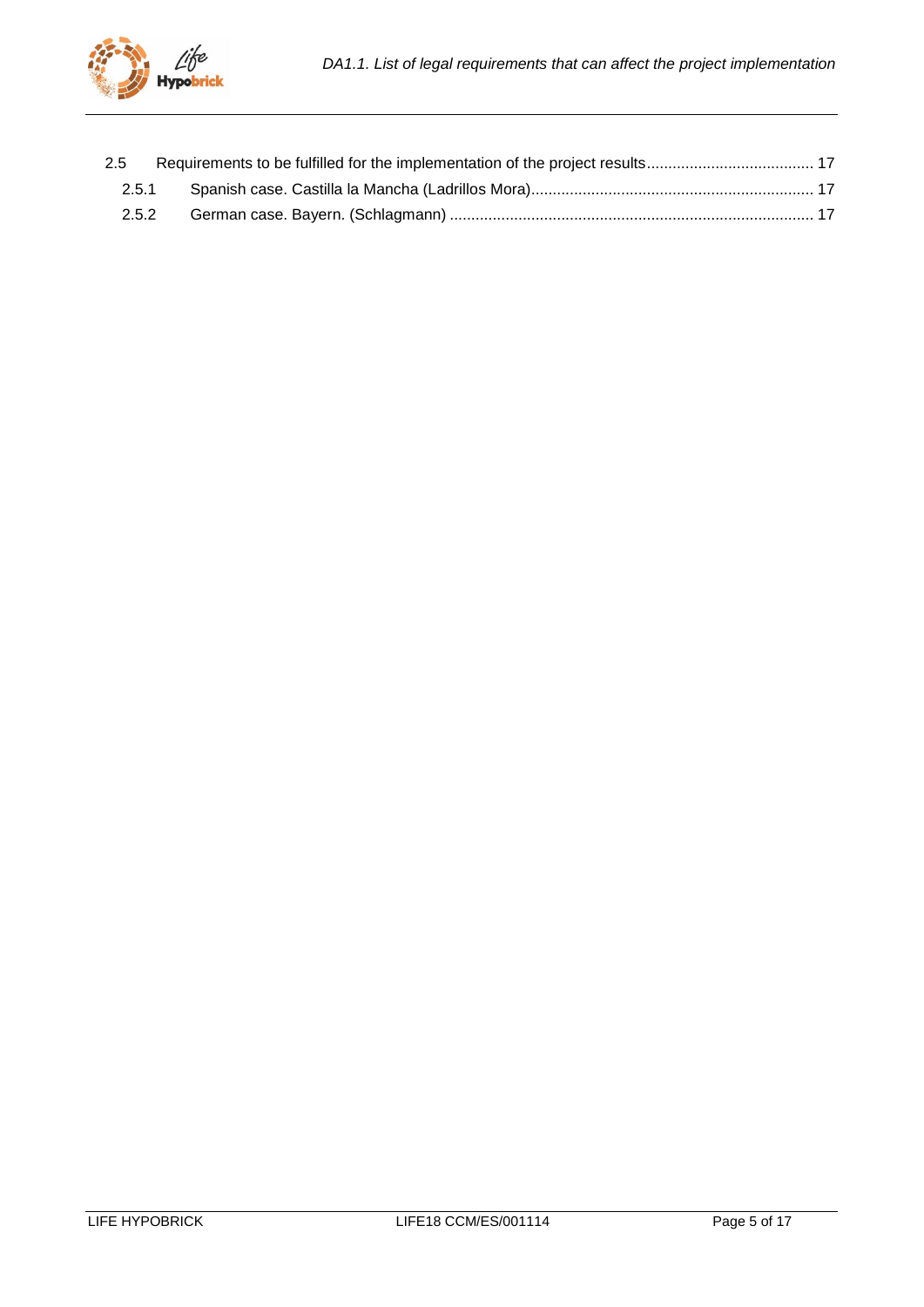

## <span id="page-5-0"></span>**List of tables**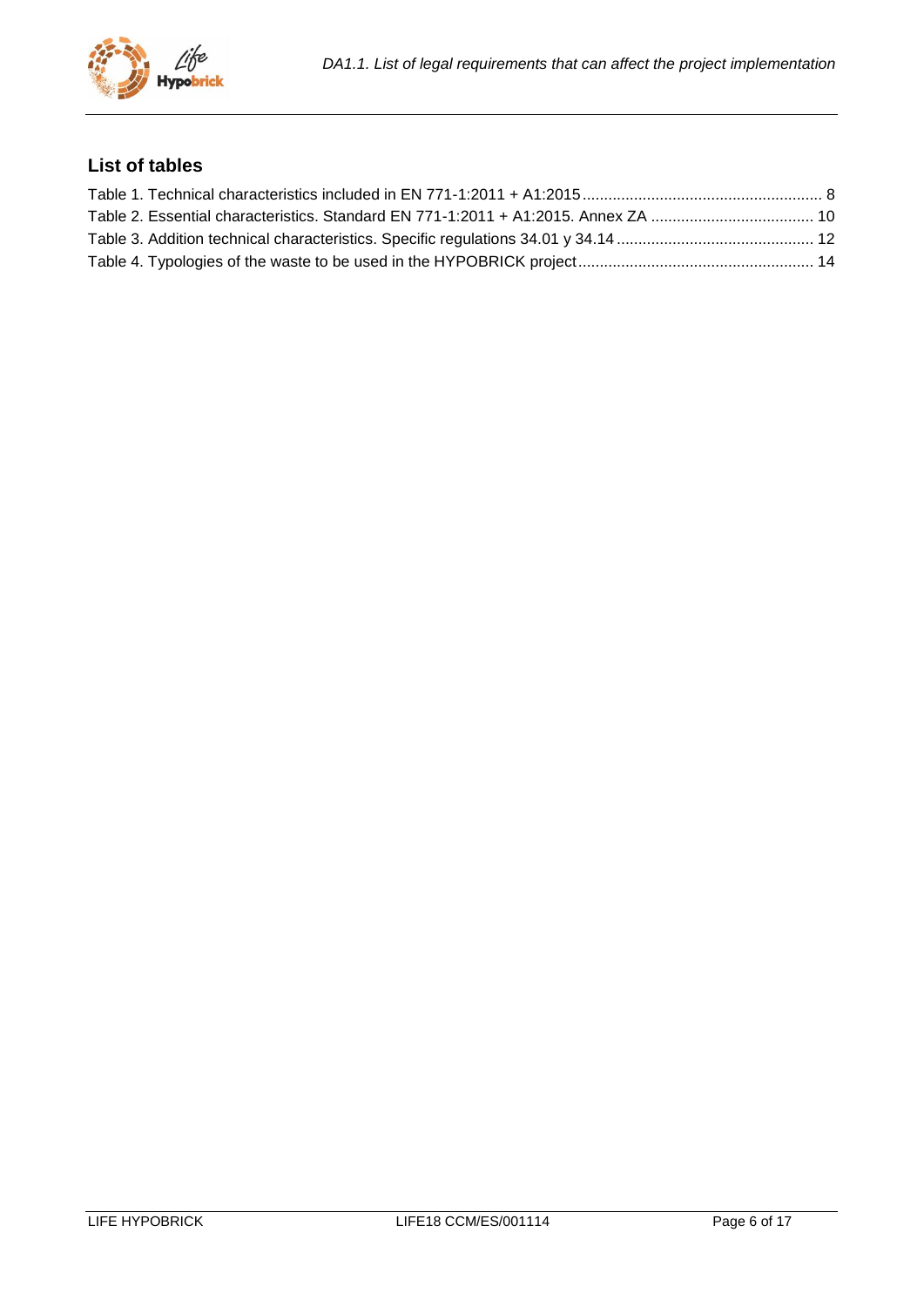

## <span id="page-6-0"></span>**1 Technical regulations for the commercialisation of the products produced in the HYPOBRICK Project**

## <span id="page-6-1"></span>1.1 Introduction

There are 3 types of technical regulations that may affect the marketing of bricks manufactured under the LIFE HYPOBRICK project:

- **-** European standards (EN), specifications and testing procedures. These standards are voluntary but are usually accomplished by manufacturers due to market requirements. Tests are usually carried out inhouse.
- **-** Regulations. They are compulsory to accomplish by the manufacturers:
	- o European regulations: CE marking. Through the European Regulation of the Building Products (Nº 305/2011) the requirements for the marketing of the building products are established.
	- o National regulation. In Spain is regulated by the Technical Building Code "Código Técnico de la Edificación, CTE" that is the frame that stablish the requirements to be accomplished by the building products in relation to the basic safety and habitability requirements. In Germany is regulated by the general building inspectorate approval "Allgemeine bauaufsichtliche Zulassung abZ" that is the frame that stablish the requirements to be accomplished by the building product. For this purpose, all important aspects are checked, especially the safety-related properties and influences.
- **-** Product certifications in each country. It is voluntary and in Spain it is called N Mark "Marca N". It implies the compliance with European product standards and additional requirements. In Germany it is called Matching Certificate or Ü-Mark ("Übereinstimmungs-Zertifikat"). It implies the compliance with European product standards and additional requirements and is subject to factory production monitoring and external monitoring.

## <span id="page-6-2"></span>1.2 European standards (EN), specifications and testing procedures

The European standard EN 771-1:2011 + A1:2015. "Specification for masonry units - Part 1: Clay masonry units" define the type of ceramic bricks, their requirements and testing procedures to be used when the main application are protective and unprotective masonry.

The standard includes the following terms and definitions:

- **- Clay masonry unit:** Unit for masonry made up of clay or other clayey materials with or without sand, fuel or other additives, fired at a high enough temperature to reach the ceramic bonding.
- **- Protective masonry:** Masonry that is protected against water penetration and is not in contact with the ground or groundwater.
- **- Unprotective masonry:** Masonry which may be exposed to rain, ice/thaw and/or may be in contact with the ground and groundwater without adequate protection.
- **Unit P:** Fired clay unit to be used in protective masonry.
- **Unit U:** Fired clay unit to be used in unprotective masonry.

The manufacturer must declare if the unit complies with the requirements defined for Unit P or for Unit U. [Table](#page-7-1)  [1](#page-7-1) details the technical characteristics and test procedures for assess those characteristics, according to the type of unit, P or U.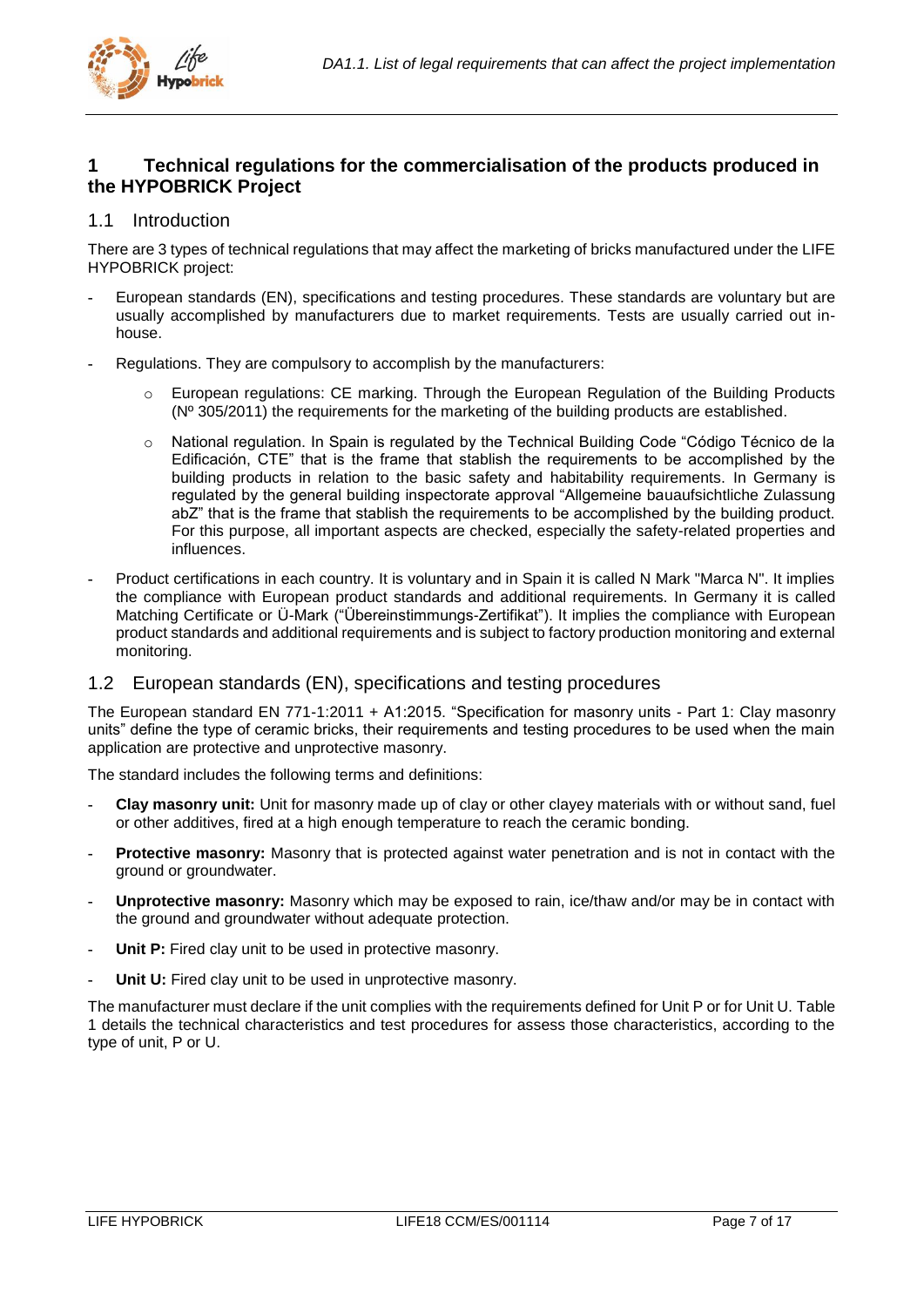

<span id="page-7-1"></span>

| <b>Characteristic</b>               |                                  | <b>Test procedure</b>  | <b>Unit P</b> | Unit U       |
|-------------------------------------|----------------------------------|------------------------|---------------|--------------|
| Dimensions, dimensional tolerances  |                                  | EN 772-16              | X             | X            |
| Flatness of the supporting faces    |                                  | EN 772-20              | X             | X            |
| Parallelism of the supporting faces |                                  | EN-772-16<br>X<br>X    |               |              |
|                                     | Wall thicknesses                 | EN-772-16              | X             | X            |
|                                     | Percentage of voids              | EN-772-3               | X             | X            |
| Configuration                       | Volume of the largest hole       | EN-772-9               | X             | X            |
|                                     | Combined thickness of dividers   | EN-772-16              | X             | X            |
| Density                             |                                  | EN-772-13              | X             | X            |
|                                     | Compressive strength<br>EN-772-1 |                        | X             | X            |
| Thermal properties                  | <b>EN 1745</b>                   |                        | X             | X            |
|                                     |                                  | <b>EN 1745</b>         | X             | X            |
| Water vapour permeability           |                                  | or EN ISO 12572        | X             | X            |
| Durability against freeze/thaw      |                                  | EN 772-22<br>X(1)<br>X |               |              |
| Water absorption                    | <b>External elements</b>         | EN 772-21              |               | X            |
|                                     | Anti-capillarity barriers        | EN 772-7               |               | X            |
| Initial water absorption rate       |                                  | EN 772-11              |               | X            |
| Moisture Expansion                  |                                  | EN-772-19              | X(1)          | X(1)         |
| Active soluble salts content        |                                  | EN 772-5               |               | X            |
| Reaction to fire                    |                                  | EN 13501-1             | $\mathsf{X}$  | $\mathsf{X}$ |
| Adhesion resistance                 | <b>Tabulated value</b>           | Annex C EN 998-2:2010  | X             | X            |
|                                     | Test value                       | EN 1052-3              | X             | X            |
| Dangerous substances                |                                  |                        | X(1)          | X(1)         |

|  | Table 1. Technical characteristics included in EN 771-1:2011 + A1:2015 |  |  |
|--|------------------------------------------------------------------------|--|--|
|  |                                                                        |  |  |

(1) To be declare according to national standard/regulation

The code and title of the standards and, in some of them, some aspects of interest are detailed below.

- <span id="page-7-0"></span>1.2.1 Dimensions and tolerances
- **-** Dimensions: EN 772-16:2011. "Methods of test for masonry units Part 16: Determination of dimensions".
- **-** Dimensional tolerances:
	- o Tolerances: EN 772-16:2011. "Methods of test for masonry units Part 16: Determination of dimensions".
	- o Flatness of the supporting faces: EN 772-20:2000 and EN 772-20:2000/A1:2005. "Methods of test for masonry units - Part 20: Determination of flatness of faces of masonry units".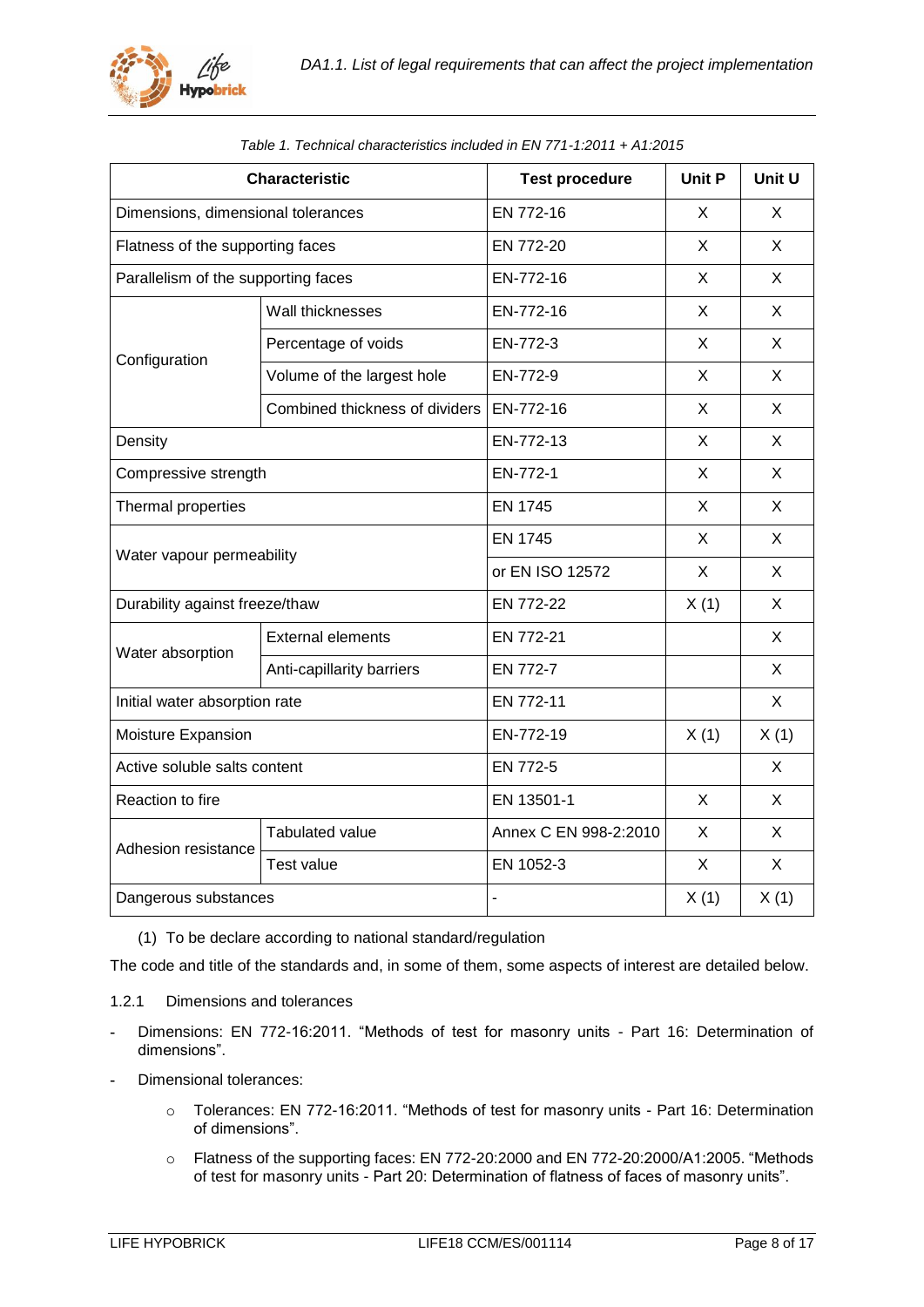

o Parallelism of the supporting faces: EN 772-16:2011. "Methods of test for masonry units - Part 16: Determination of dimensions".

## <span id="page-8-0"></span>1.2.2 Configuration

EN 1996-1-1:2005+A1:2012. "Eurocode 6 - Design of masonry structures - Part 1-1: General rules for reinforced and unreinforced masonry structures".

EN 1996-1-2:2005 and EN 1996-1-2:2005/AC:2010. "Eurocode 6 - Design of masonry structures - Part 1-2: General rules - Structural fire design".

EN 772-16:2011. "Methods of test for masonry units - Part 16: Determination of dimensions".

EN 772-9:1998 and EN 772-9:1998/A1:2005. "Methods of test for masonry units - Part 9: Determination of volume and percentage of voids and net volume of clay and calcium silicate masonry units by sand filling".

EN 772-3:1998. "Methods of test for masonry units - Part 3: Determination of net volume and percentage of voids of clay masonry units by hydrostatic weighing".

## <span id="page-8-1"></span>1.2.3 Density

EN 772-13:2000. "Methods of test for masonry units - Part 13: Determination of net and gross dry density of masonry units (except for natural stone)".

## <span id="page-8-2"></span>1.2.4 Compressive strength

EN 772-1:2011+A1:2015. "Methods of test for masonry units - Part 1: Determination of compressive strength".

## <span id="page-8-3"></span>1.2.5 Thermal properties

EN 1745:2012. "Masonry and masonry products - Methods for determining thermal properties". As an alternative, the dry bulk density or dry absolute density and the configuration can be provided.

## <span id="page-8-4"></span>1.2.6 Durability against freeze/thaw

EN 772-22:2018. "Methods of test for masonry units - Part 22: Determination of freeze/thaw resistance of clay masonry units". Also declare the type of exposure: passive (F0), moderate (F1) or severe (F2).

## <span id="page-8-5"></span>1.2.7 Water absorption

- **-** External elements: EN 772-21:2011. "Methods of test for masonry units Part 21: Determination of water absorption of clay and calcium silicate masonry units by cold water absorption".
- **-** Anti-capillarity barriers: EN 772-7:1998. "Methods of test for masonry units Part 7: Determination of water absorption of clay masonry damp proof course units by boiling in water".

#### <span id="page-8-6"></span>1.2.8 Initial water absorption rate

EN 772-11:2011. "Methods of test for masonry units - Part 11: Determination of water absorption of aggregate concrete, autoclaved aerated concrete, manufactured stone and natural stone masonry units due to capillary action and the initial rate of water absorption of clay masonry units".

#### <span id="page-8-7"></span>1.2.9 Active soluble salts content

EN 772-5:2016 and EN 772-5:2016/AC:2017. "Methods of test for masonry units - Part 5: Determination of the active soluble salts content of clay masonry units".

## <span id="page-8-8"></span>1.2.10 Moisture expansion

EN 772-19:2000. "Methods of test for masonry units - Part 19: Determination of moisture expansion of large horizontally perforated clay masonry units".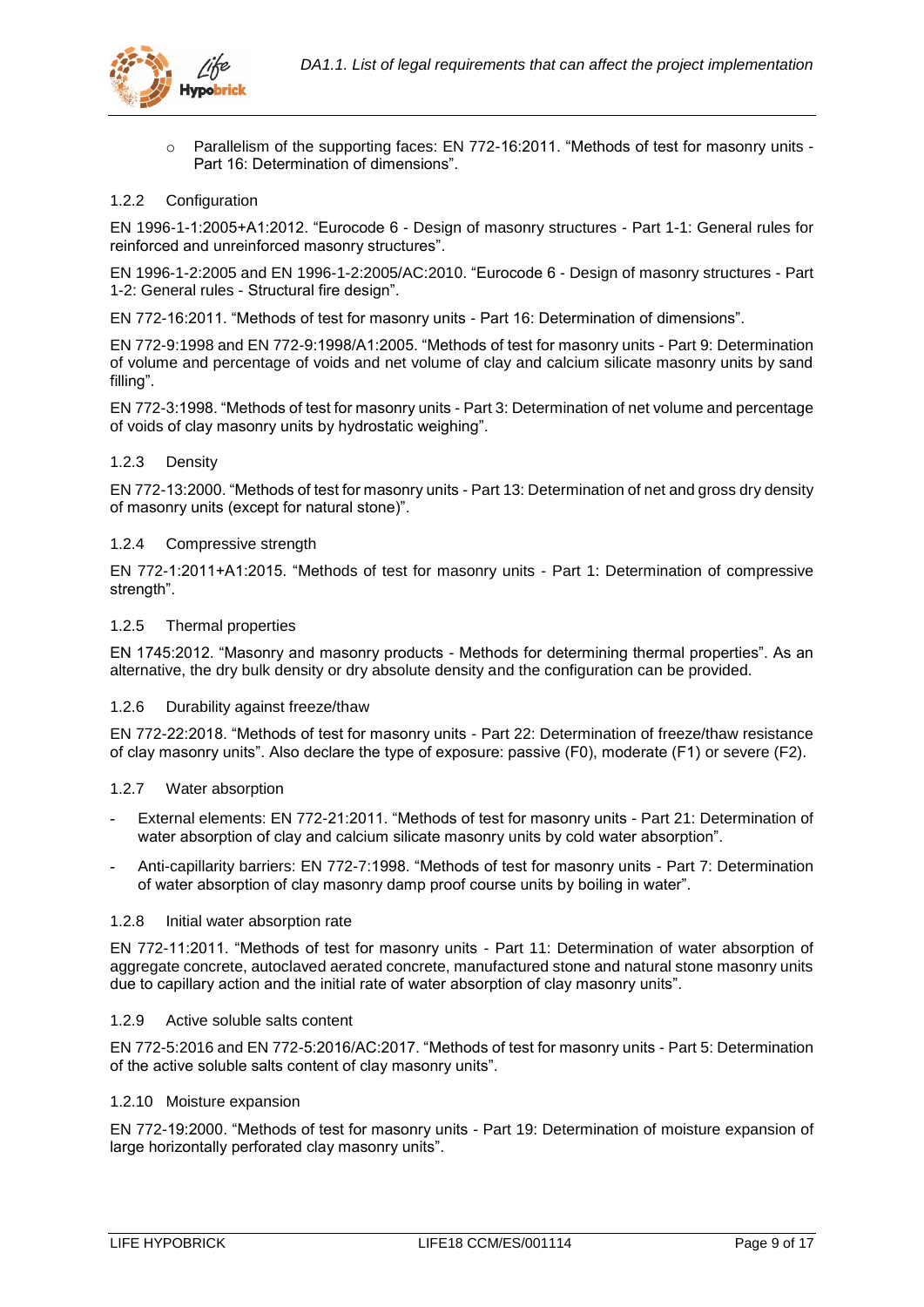

## <span id="page-9-0"></span>1.2.11 Reaction to fire

- **-** Samples containing ≤ 1% (by mass or volume) of organic content: CLASS A1. No need for testing.
- **-** Parts containing >1% (by mass or volume) of organic content. EN 13501-1:2007+A1:2009 and EN 13501-1:2018. "Fire classification of construction products and building elements - Part 1: Classification using data from reaction to fire tests".

## <span id="page-9-1"></span>1.2.12 Permeability to water vapour

EN 1745:2012. "Masonry and masonry products - Methods for determining thermal properties".

EN ISO 12572:2016. "Hygrothermal performance of building materials and products - Determination of water vapour transmission properties - Cup method (ISO 12572:2016)".

## <span id="page-9-2"></span>1.2.13 Adhesion resistance

EN 1052-3:2002 and EN 1052-3:2002/A1:2007. "Methods of test for masonry - Part 3: Determination of initial shear strength".

EN 998-2:2010. "Specification for mortar for masonry - Part 2: Masonry mortar (Superseded standard)".

## <span id="page-9-3"></span>1.2.14 Dangerous substances

When building products are marketed in countries where national regulations on dangerous exist, such regulations may require verification and declaration of the emission, and sometimes content, of certain substances. In the absence of harmonised European test methods, the verification and declaration of the emission/content should be done considering national regulations at the place of use.

## <span id="page-9-4"></span>1.3 CE Marking

On 4<sup>th</sup> April 2011, regulation (EU) No 305/2011 of the European Parliament and of the Council of 9<sup>th</sup> March 2011 laid down harmonised conditions for the marketing of building products and was published in the Official Journal of the European Union (OJEU).

The harmonised standard for fired clay units is EN 771-1:2011+A1:2015. Annex ZA of this standard sets out the conditions for CE marking of fired clay units for masonry for the intended uses indicated in [table](#page-9-5)  [2.](#page-9-5)

<span id="page-9-5"></span>

|                                              | <b>Product: Clay masonry P</b><br>units.                                         | Product: Clay masonry U<br>units.                                        |  |
|----------------------------------------------|----------------------------------------------------------------------------------|--------------------------------------------------------------------------|--|
| <b>Essential Characteristics</b>             | Intended use: In<br>protected masonry walls,<br>columns and partitions           | Intended use: In<br>unprotected masonry walls,<br>columns and partitions |  |
| Dimensions and dimensional<br>tolerances (1) | Declared value in mm, and tolerance category                                     |                                                                          |  |
| Configuration (1)                            | Declared configuration as illustrated or described                               |                                                                          |  |
| Compressive strength (1)                     | Declared value, in N/mm <sup>2</sup>                                             |                                                                          |  |
|                                              | (with indication of direction of load and unit category)                         |                                                                          |  |
| Dimensional stability (1)                    |                                                                                  | Declared value of moisture movement, in mm/m                             |  |
| Bond strength (1)                            | Fixed value or declared value of initial shear strength, in<br>N/mm <sup>2</sup> |                                                                          |  |
| Active soluble salts content (1)             | Declared value of active<br>water-soluble salts content                          | Declared value of active<br>water-soluble salts content on               |  |

*Table 2. Essential characteristics. Standard EN 771-1:2011 + A1:2015. Annex ZA*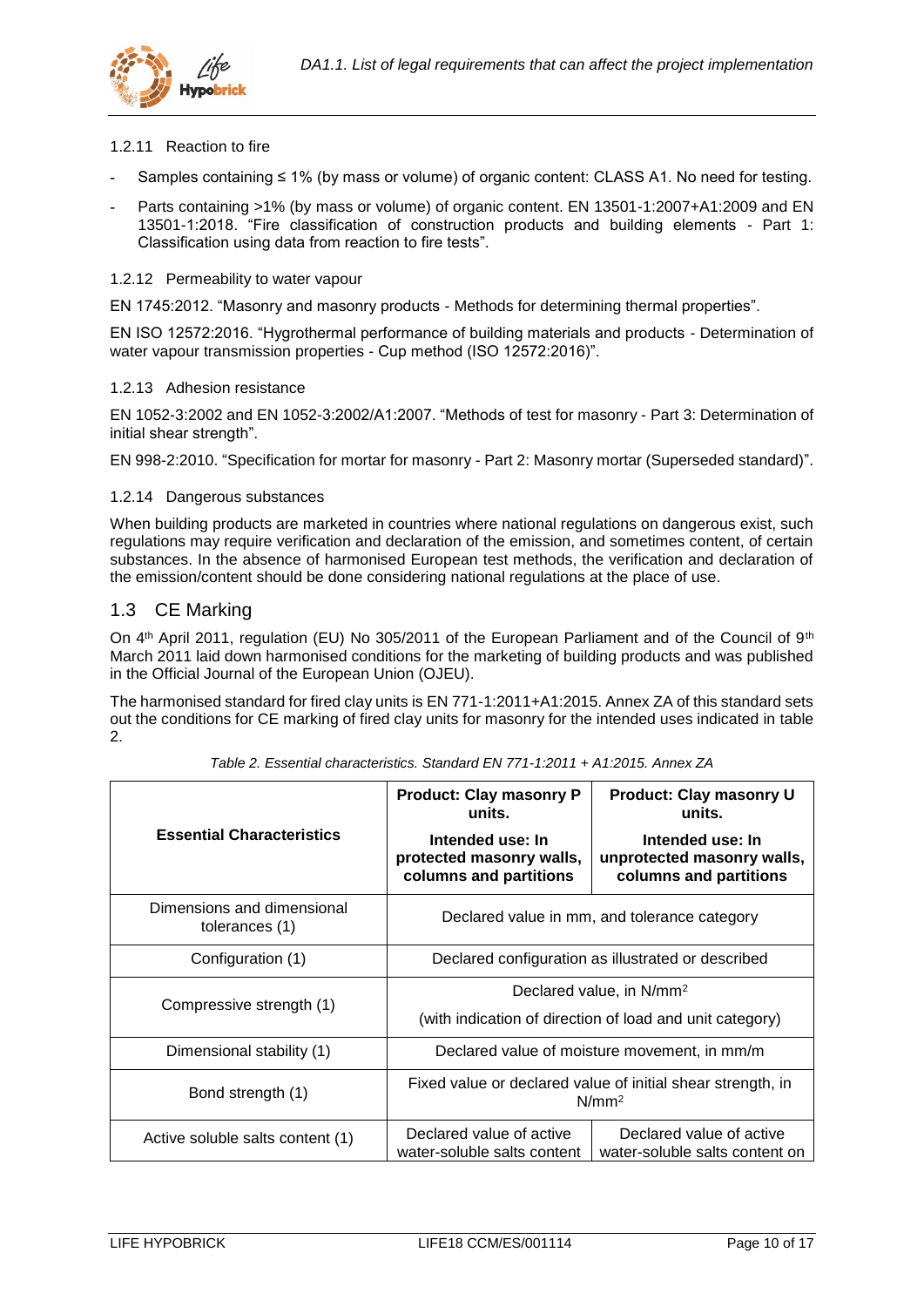

|                                                                                            | on the basis of technical<br>class S <sub>0</sub> | the basis of technical classes<br>S0, S1, S2                                                                                                      |                   |  |
|--------------------------------------------------------------------------------------------|---------------------------------------------------|---------------------------------------------------------------------------------------------------------------------------------------------------|-------------------|--|
| Reaction to fire (2)                                                                       | Declared reaction to fire Class A1 to F           |                                                                                                                                                   |                   |  |
|                                                                                            | Declared text:                                    | External<br>elements                                                                                                                              | Declared value in |  |
| Water absorption (3)                                                                       | "Not to be left exposed"<br>courses               |                                                                                                                                                   | %                 |  |
| Water vapour permeability (4)                                                              |                                                   | Declared value (tabulated water vapour diffusion<br>coefficient)                                                                                  |                   |  |
| Direct airborne sound insulation (in<br>end conditions) (density and<br>configuration) (5) |                                                   | Declared value of gross dry density in kg/m <sup>3</sup> and tolerance<br>category and declared configuration as illustrated or<br>described      |                   |  |
| Thermal resistance (density and<br>configuration) (6)                                      |                                                   | Provided value of thermal conductivity $(\lambda_{10, dry, unit}$ value) in<br>W/mK, and means of evaluation used or density and<br>configuration |                   |  |
|                                                                                            | Declared text:<br>Intended exposure and           |                                                                                                                                                   |                   |  |
| Durability against freeze/thaw                                                             | "Not to be left exposed" or<br>declared value (7) | declared value of freeze/thaw<br>resistance (7)                                                                                                   |                   |  |
| Dangerous substances (8)                                                                   |                                                   |                                                                                                                                                   |                   |  |

- (1) For units intended to be used in elements subject to structural requirements
- (2) For units intended to be used in elements subject to fire requirements
- (3) For units intended to be used in damp proof courses or in external elements with exposed face
- (4) For units intended to be used in external elements
- (5) For units intended to be used in elements subject to acoustic requirements
- (6) For units intended to be used in elements subject to thermal insulation requirements
- (7) As requested by assessment method used
- (8) National regulations

## <span id="page-10-0"></span>1.4 National Regulation

<span id="page-10-1"></span>1.4.1 Spanish regulation. Technical Building Code (Código técnico de la edificación, CTE)

In Spain, the CTE defines the requirements to be met by building materials according to their intended use. The technical characteristics of the products are determined by means of the tests defined in the European standard EN 771-1:2011 + A1:2015. "Specification for masonry units - Part 1: Clay masonry units".

## <span id="page-10-2"></span>1.4.2 German regulation. General building inspectorate approval (Allgemeine bauaufsichtliche Zulassung, abZ)

In Germany, the abZ can only be issued by the German Institute for Building Technology "Deutsches Institut für Bautechnik DIBt". The abZ defines the requirements for the building product, in particular, safety-related properties and influences. The technical characteristics of the products are determined by means of the tests defined in the European standard EN 771-1:2011 + A1:2015.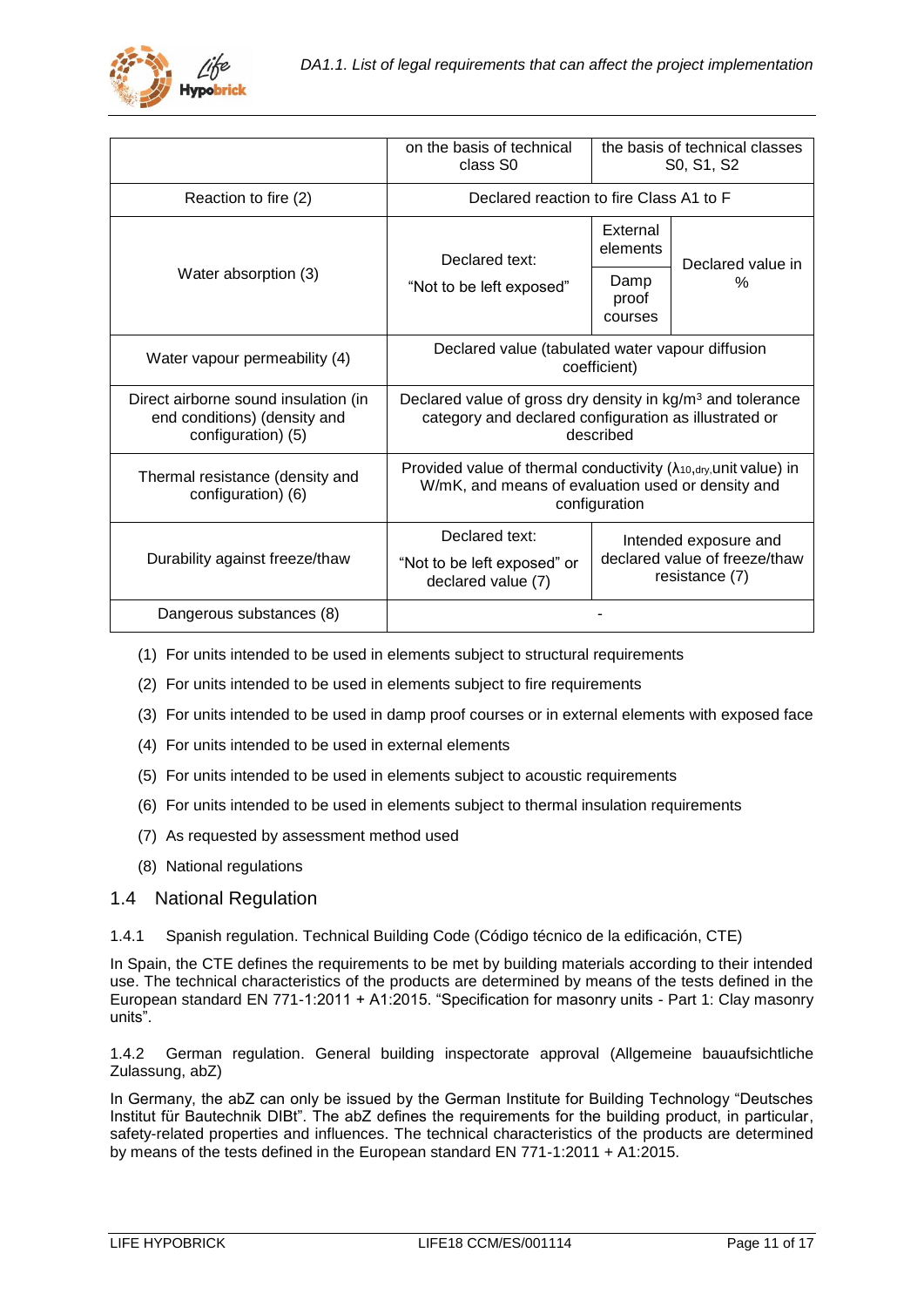

## <span id="page-11-0"></span>1.5 Product certification

## <span id="page-11-1"></span>1.5.1 Spanish certification. N Mark

In Spain it is possible to certify fired clay units with the AENOR N mark. The regulations of the AENOR N mark for units of fired clay for masonry are:

- **-** RP 34.01. Revision 21. Regulation of the AENOR N mark for U type fired clay units for unprotected masonry.
- **-** RP 34.14. Revision 10. Regulation of the AENOR N mark for P type fired clay units for protected masonry.

AENOR mark for these types of units is a compliance mark of the product with UNE-EN 771- 1:2011+A1:2016 and with the additional requirements included in both regulations.

The additional test methods described in the Regulations are described in [table 3.](#page-11-2)

<span id="page-11-2"></span>

| <b>Characteristic</b>                |                                | <b>Test procedure</b>                          | <b>P</b> units | U units |
|--------------------------------------|--------------------------------|------------------------------------------------|----------------|---------|
|                                      | Finite elements                | Software                                       |                | X       |
|                                      | Finite elements                | <b>UNE 136021</b>                              | X              |         |
| Thermal properties                   | <b>Tabulated value</b>         | Catalogue of building elements<br>(CTE)        | X              | X       |
|                                      | Tabulated value                | <b>UNE-EN 1934</b>                             | X              |         |
|                                      | Durability against freeze/thaw |                                                |                | X       |
| Moisture expansion                   |                                | <b>UNE 67036</b>                               | X              | X       |
| Aspect and structure                 |                                | Sections 3 and 4.2 RP 34.01<br>and 34.14 AENOR | X              | X       |
| Chips                                |                                | <b>UNE 67039 EX</b>                            | X              | X       |
| Mass                                 |                                | Annex D RP 34.01 and 34.14<br><b>AENOR</b>     | X              | X       |
| Efflorescence                        |                                | <b>UNE 67029 EX</b>                            |                | X       |
| Coloration<br>Annex D RP 34.01 AENOR |                                |                                                | X              |         |

*Table 3. Addition technical characteristics. Specific regulations 34.01 y 34.14*

Below is briefly description of some aspects of interest for each of the characteristics are detailed:

*1.5.1.1 Thermal properties.*

UNE-EN 1934: 1998. "Prestaciones térmicas de edificios. Determinación de la resistencia térmica por el método de la caja caliente utilizando el medidor de flujo de calor. Albañilería".

UNE 136021:2019. "Método de cálculo por elementos finitos para determinar la transmitancia térmica de muros de fábrica de piezas de arcilla cocida".

## *1.5.1.2 Duration against freeze/thaw*

EN 772-22:2018. "Methods of test for masonry units - Part 22: Determination of freeze/thaw resistance of clay masonry units" and UNE 67028:1997 EX. "Ladrillos cerámicos de arcilla cocida. Ensayo de heladicidad". Coexist at present.

## *1.5.1.3 Moisture expansion*

UNE 67036:1999. "Productos cerámicos de arcilla cocida. Ensayo de expansión por humedad".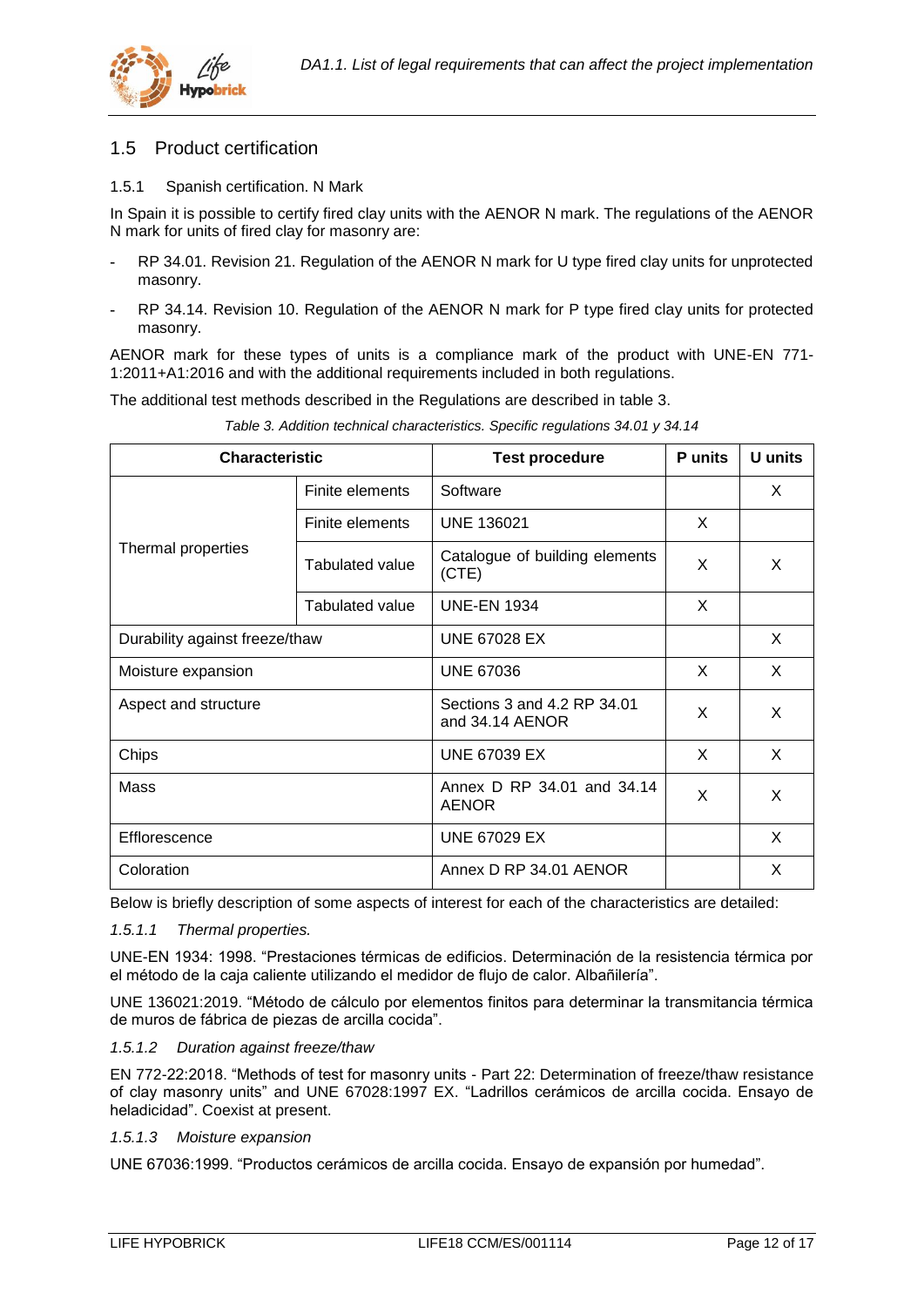

EN 772-19:2000. "Methods of test for masonry units - Part 19: Determination of moisture expansion of large horizontally perforated clay masonry units".

*1.5.1.4 Aspect and structure*

Sections 3 and 4.2 RP 34.01 and 34.14 AENOR.

*1.5.1.5 Chips*

UNE 67039:1993 EX. "Productos cerámicos de arcilla cocida. Determinación de inclusiones calcáreas".

*1.5.1.6 Mass*

Annex D RP 34.01 y 34.14 AENOR

*1.5.1.7 Efflorescence*

UNE 67029:1995 EX. "Ladrillos cerámicos de arcilla cocida. Ensayo de eflorescencia". Standard cancelled.

*1.5.1.8 Coloration*

Annex D RP 34.01 AENOR.

<span id="page-12-0"></span>1.5.2 German Certification. Ü-Mark

In Germany there is the Matching Certificate or Ü-Mark ("Übereinstimmungs-Zertifikat"). It implies the compliance with European product standards and additional requirements and is subject to factory production monitoring and external monitoring and their compliance.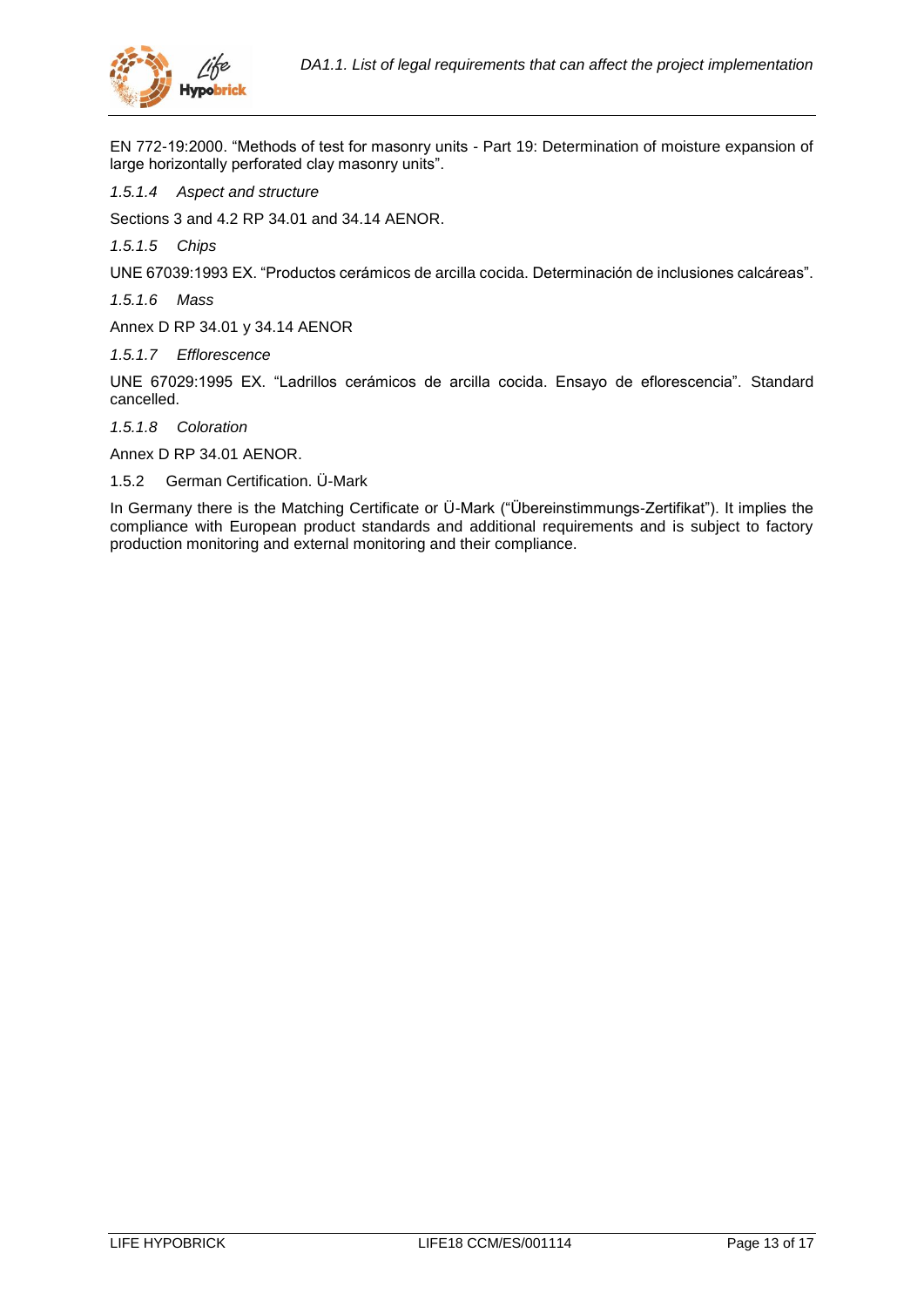

## <span id="page-13-0"></span>**2 Environmental regulations for the waste management, manufacturing and commercialisation of the products produced in the HYPOBRICK Project**

## <span id="page-13-1"></span>2.1 Introduction

Due to the fact that the building product to be produced in the HYPOBRICK project will be based on waste, there are some regulations at European, national and regional level that could affect the project implementation. Some of these regulations are linked to the type of waste to be used [\(Table 4\)](#page-13-5).

<span id="page-13-5"></span>

| Waste                                                                                                                                   |               | <b>Classification</b>               | LoW code  |
|-----------------------------------------------------------------------------------------------------------------------------------------|---------------|-------------------------------------|-----------|
| Cathodic X-Ray tube glass (CRTWG) panel                                                                                                 | Non-hazardous | Absolute non-hazardous              | 19 12 05  |
| Cathodic X-Ray tube glass (CRTWG) funnel                                                                                                | Hazardous     | Mirror hazardous (MH)<br>entry      | 19 12 11* |
| Fly ashes from thermal power plants (FA)                                                                                                | Non-hazardous | Absolute non-hazardous              | 10 01 02  |
| Plastic from electric and electronic equipment<br>(WEEE)                                                                                | Inert         | Absolute non-hazardous              | 19 12 04  |
| Fired scraps from the brick production (BR)                                                                                             | Inert         | Absolute non-hazardous              | 10 12 08  |
| Paper sludge (de-inking sludges from paper<br>recycling)                                                                                | Non-hazardous | Absolute non-hazardous              | 03 03 05  |
| Construction and demolition waste (CDW)<br>(mixtures of concrete, bricks, tiles and ceramics<br>other than those mentioned in 17 01 06) | Non-hazardous | Mirror non-hazardous<br>(MNH) entry | 17 01 07  |

|  |  |  | Table 4. Typologies of the waste to be used in the HYPOBRICK project |
|--|--|--|----------------------------------------------------------------------|
|--|--|--|----------------------------------------------------------------------|

## <span id="page-13-2"></span>2.2 European frame framework for waste management

At European level there are 71 consolidated legal documents linked to the waste management and clean technologies (15.10.30.30). These documents are classified according to the type of normative document in the following groups: Decision (34), Regulation (13), Directive (12), Implementing decision (4), Decision (4), Delegated Decision (1) and Implementing Regulation (3).

From the point of view of the implementation of the project results, the waste management framework directive is as follows:

**-** Directive 2008/98/EC of the European Parliament and of the Council of 19 November 2008 on waste and repealing certain Directives (Text with EEA relevance) [https://eur-lex.europa.eu/legal](https://eur-lex.europa.eu/legal-content/EN/TXT/?uri=celex%3A32008L0098)[content/EN/TXT/?uri=celex%3A32008L0098](https://eur-lex.europa.eu/legal-content/EN/TXT/?uri=celex%3A32008L0098)

## <span id="page-13-3"></span>2.3 National regulations

## <span id="page-13-4"></span>2.3.1 Spain

This Directive has been transposed into the national (Spanish) law by the publication of the following basic regulations:

- **-** Royal Decree-Law 17/2012 of 4th May on urgent environmental measures.
- **-** Law 5/2013, of 11th June, that modified Law 16/2002, of 1st July, on integrated pollution prevention and control and Law 22/2011, of 28<sup>th</sup> July, on contaminated waste and soil.
- Law 11/2012, of 19<sup>th</sup> December, on urgent environmental measures.
- Law 10/1998, of 21<sup>st</sup> April, on waste.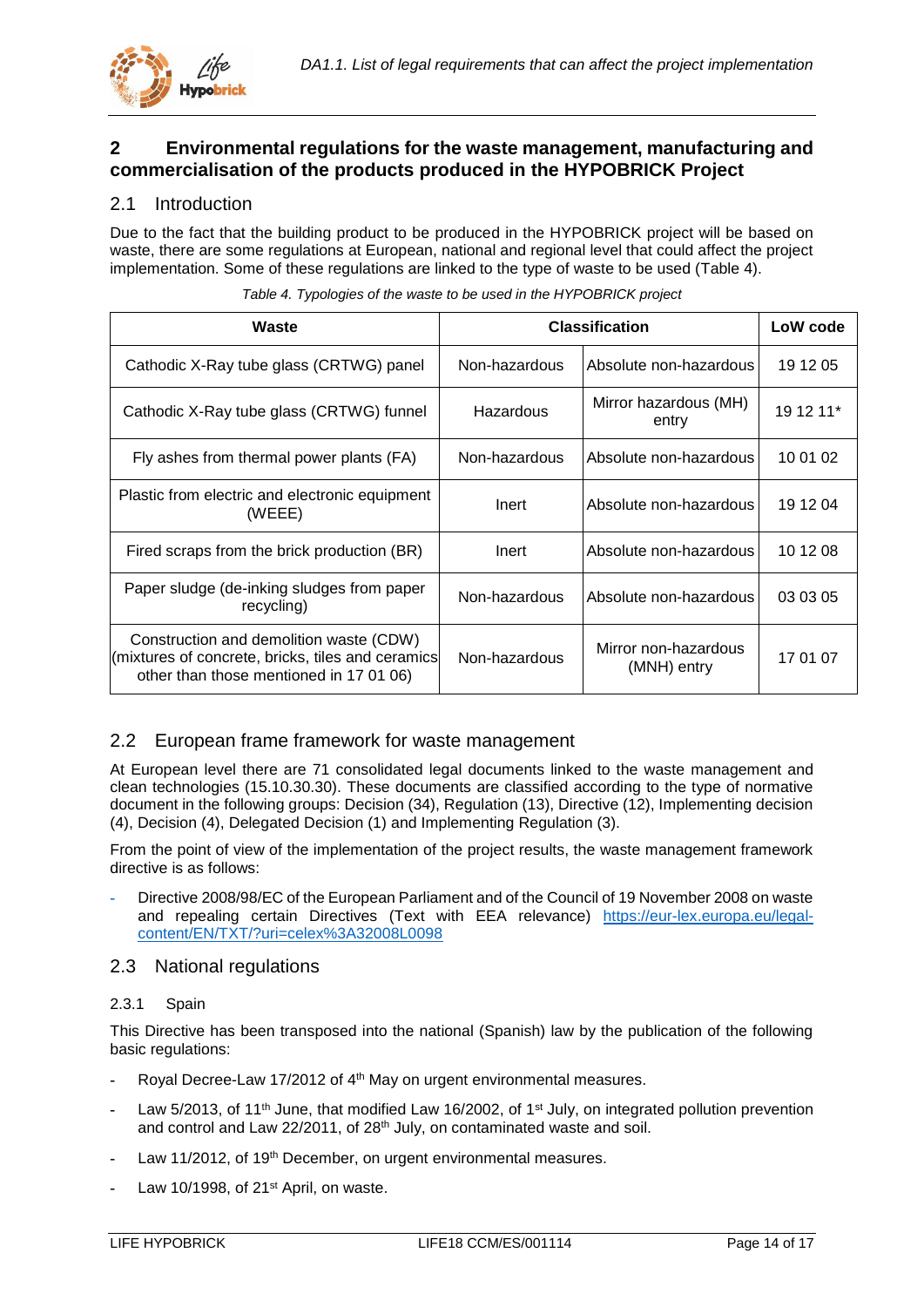

Law 22/2011, of 28<sup>th</sup> July, on waste and contaminated soils.

All these documents are available at: [https://www.miteco.gob.es/es/calidad-y-evaluacion](https://www.miteco.gob.es/es/calidad-y-evaluacion-ambiental/legislacion/buscador-estatal.aspx?cat3=2)[ambiental/legislacion/buscador-estatal.aspx?cat3=2](https://www.miteco.gob.es/es/calidad-y-evaluacion-ambiental/legislacion/buscador-estatal.aspx?cat3=2)

On the other side, the basic regulations are complemented with an abundant transversal normative, that are not directly applicable to the project implementation.

The type of waste to be used becomes important in the project because it gives rise to different environmental requirements. Specifically, three different types of waste will be used in this project: inert, non-hazardous and hazardous. Each of these categories has specific regulations in this area.

## **Inert waste:**

- a) Plastic from electric and electronic equipment (WEEE)
- **-** Royal Decree 110/2015 of 20th February on waste electrical and electronic equipment.
- **-** Royal Decree 219/2013 of 22nd March on the restriction of the use of certain hazardous substances in electrical and electronic equipment.
- **-** Royal Decree 208/2005, of 25th February, on electrical and electronic equipment and the management of its waste.
- b) Fired scraps from the brick production (BR)
- **-** No specific legislation is available, so it is regulated by the general legislation.

#### **Non-hazardous waste:**

- a) Cathodic X-Ray tube glass (CRTWG) panel
- **-** No specific legislation is available, so it is regulated by the general legislation.
- b) Fly ashes from thermal power plants (FA)
- **-** No specific legislation is available, so it is regulated by the general legislation.

## **Hazardous waste:**

- a) Cathodic X-Ray tube glass (CRTWG) funnel. No specific legislation is available, so it is regulated by the general legislation for hazardous waste, that is the following:
- **-** Royal Decree 255/2003 of 28th February 2003, which approves the regulation on the classification, packaging and labelling of hazardous preparations.
- **-** Royal decree 1802/2008, of 3<sup>rd</sup> November, which modifies the Regulation on the notification of new substances and the classification, packaging and labelling of dangerous substances, approved by Royal Decree 363/1995, of 10<sup>th</sup> March, in order to adapt its provisions to Regulation (EC) Nº 1907/2006 of the European Parliament and of the Council (REACH Regulation).
- Royal Decree 363/1995, of 10<sup>th</sup> March, approving the Regulation on the notification of new substances and the classification, packaging and labelling of hazardous substances.
- **-** Royal Decree 952/1997, of 20th June, which modifies the Regulation for the execution of Law 20/1986, of 14th May, basic toxic and hazardous Waste, approved by Royal Decree 833/1988, of 20th July.
- **-** Royal Decree 717/2010, of 28th May, which modifies Royal Decree 363/1995, of 10th March, which approves the regulation on the classification, packaging and labelling of hazardous substances and  $R$ oyal Decree 255/2003, of 28<sup>th</sup> February, which approves the regulation on the classification, packaging and labelling of hazardous preparations.
- **-** Resolution of 28th April 1995, of the Secretariat of State for the Environment and Housing, by which the agreement of the Council of Ministers of 17th February 1995 approving the National Plan for Hazardous Waste was published.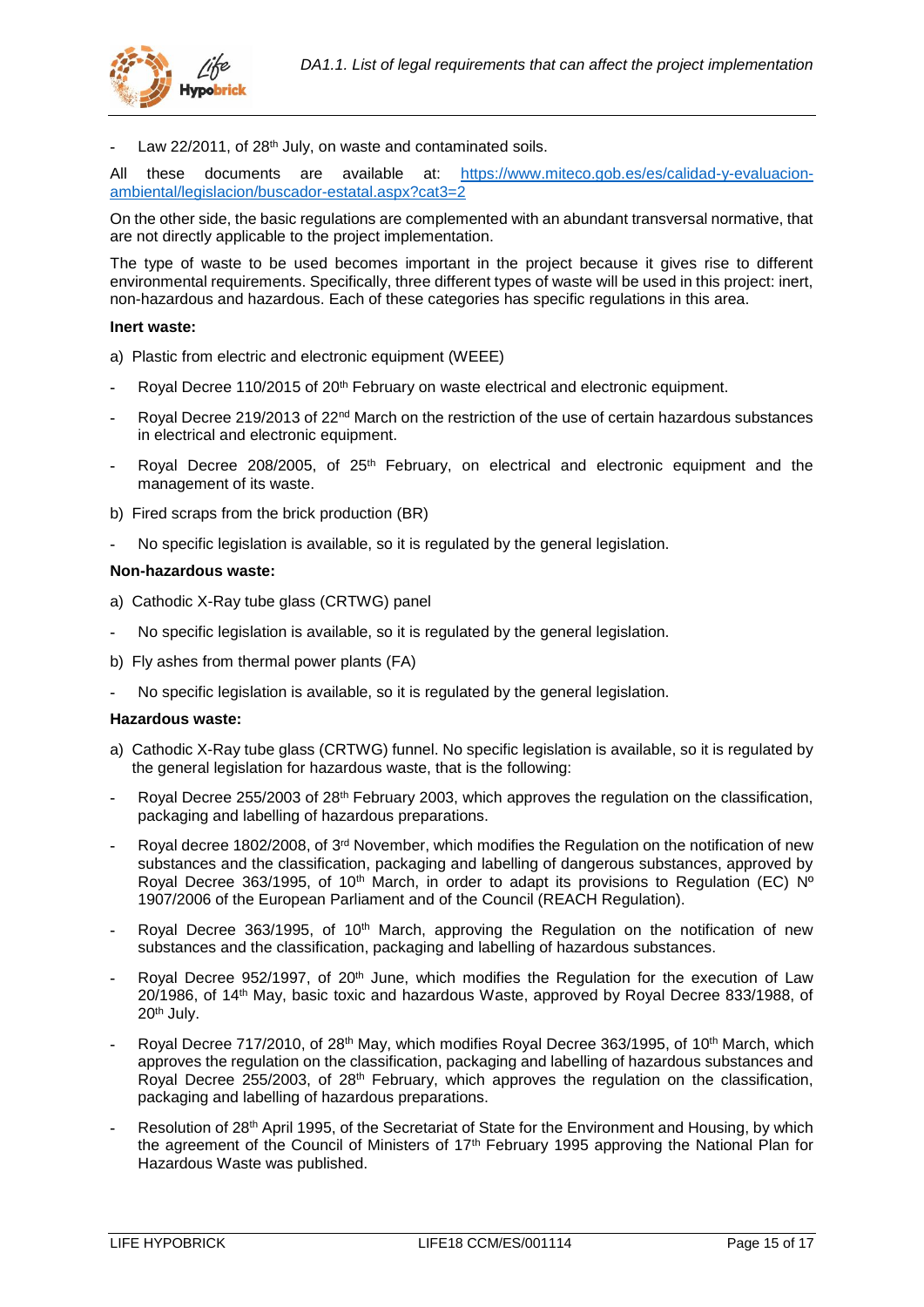

- **-** Royal Decree 258/1989, of 10th March, establishing the general regulations on the dumping of hazardous substances from land into the sea.
- Royal Decree 1416/2001, of 14<sup>th</sup> December, on packaging of phytosanitary products.
- **-** Royal Decree 833/1988, of 20th July, approving the Regulations for the execution of Law 20/1986, Basic Toxic and Hazardous Waste.

## <span id="page-15-0"></span>2.3.2 Germany

In Germany, the landfill ordinance applies, which regulates the landfill law for mineral waste. In Germany, landfills must be built, operated and monitored in accordance with the Landfill Ordinance. It defines landfill classes (DK), from which follow different requirements for operation and, in particular, for decommissioning and aftercare. The structure of the landfill is decisive for determining the landfill class. The waste is analysed and, depending on the load, deposited in the respective landfill class. The landfill ordinance provides for five landfill classes for above-ground disposal depending on the danger of the waste to be deposited as follows:

- DK 0 Above-ground landfill for inert waste.
- DK I and DK II These are landfills for "non-hazardous waste", including treated household and commercial waste, industrial waste and storage materials without special monitoring requirements.
- **-** DK III Above-ground landfill for "hazardous" waste.
- **-** DK IV Underground landfill for dangerous waste.

## <span id="page-15-1"></span>2.4 Regional regulations

## <span id="page-15-2"></span>2.4.1 Region of Castilla La Mancha

At regional level, there is no legislative development on this subject in Castilla La Mancha, the Autonomous Community in which Ladrillos Mora is located, with the exception of the regulation regarding the need of carrying out communications prior to the start of the activity by producers, transporters, agents and dealers, and the obtaining of an authorisation for the companies, natural or legal persons wishing to carry out waste treatment operations. This regulation can be found in:

[https://www.castillalamancha.es/gobierno/desarrollosostenible/estructura/vicmedamb/actuaciones/resi](https://www.castillalamancha.es/gobierno/desarrollosostenible/estructura/vicmedamb/actuaciones/residuos) [duos](https://www.castillalamancha.es/gobierno/desarrollosostenible/estructura/vicmedamb/actuaciones/residuos)

Once the necessary formalities have been carried out, the data on producers, managers and carriers will be included in the Register of Waste Production and Management, which depends on the Vice-Ministry of the Environment, where they can be consulted by all those who are interested.

Some other documental requirements are need, all of them are available via webpage:

- **-** Registration of Production and Waste Management [\(Registro de Producción y Gestión de](http://agricultura.jccm.es/ireno/forms/geref000.htm)  [Residuos\)](http://agricultura.jccm.es/ireno/forms/geref000.htm).
- **-** Authorization of Waste Treatment Operations. The authorisation to carry out waste treatment operations must be requested to the Vice-Ministry of the Environment of Castilla la Mancha, depending on the type of waste to be managed [\(Autorización de Operaciones de Tratamiento de](https://www.castillalamancha.es/gobierno/desarrollosostenible/estructura/vicmedamb/actuaciones/autorizaci%C3%B3n-de-operaciones-de-tratamiento-de-residuos)  [Residuos\)](https://www.castillalamancha.es/gobierno/desarrollosostenible/estructura/vicmedamb/actuaciones/autorizaci%C3%B3n-de-operaciones-de-tratamiento-de-residuos)
- **-** Transmission of the waste manager's authorisation.
- **-** Review of the authorisation for the management of waste electrical and electronic equipment.
- **-** Castilla-La Mancha Waste Production and Management Registry.
- **-** Information on waste: application ACRO for Waste Producers and INDA (Environmental Data Exchange) for treatment of waste.